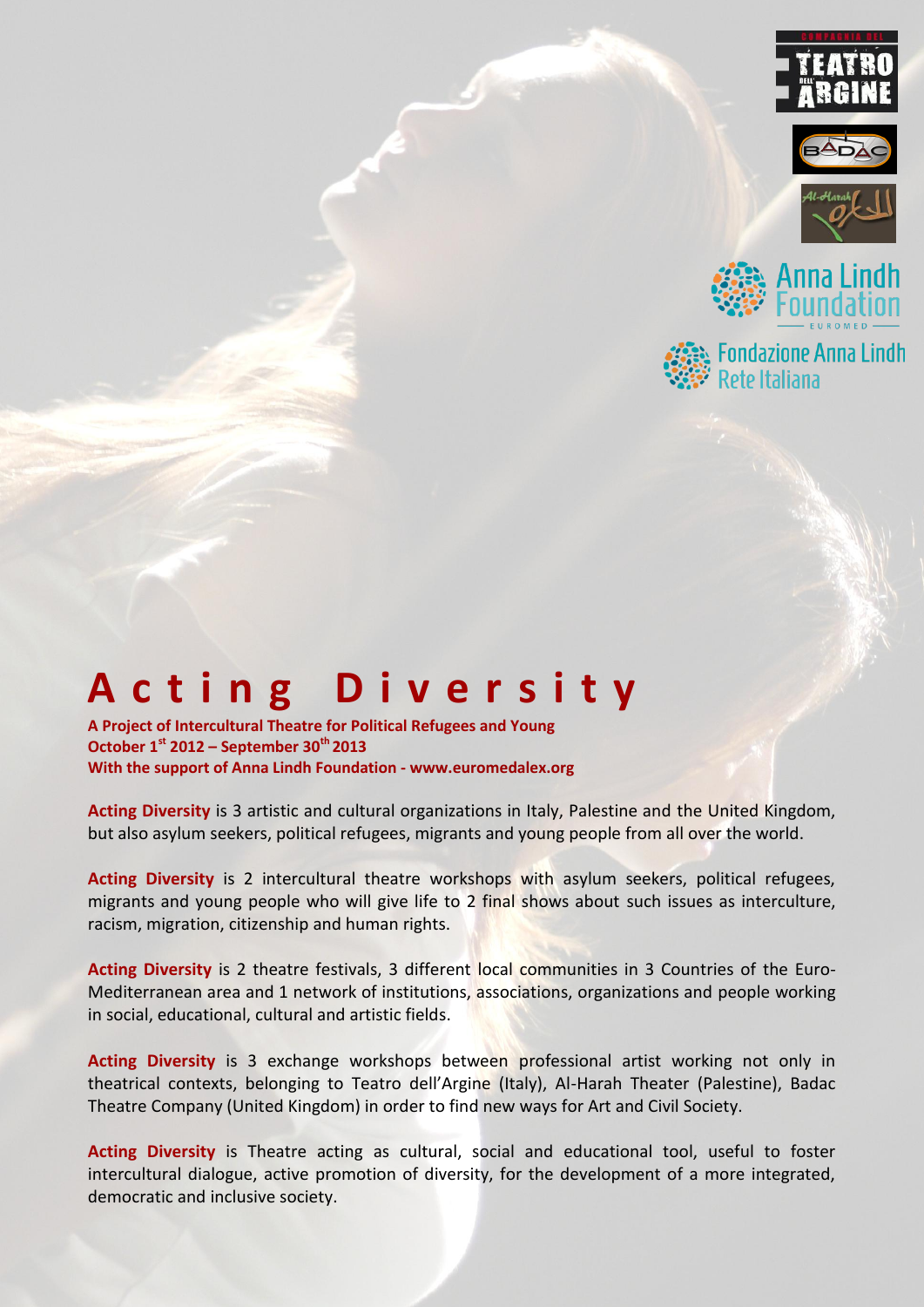## **Background and context**

After all the events during 2011 in North Africa and Middle-East, the challenges that migrants and, above all, asylum seekers and political refugees throw to EuroMed Countries, are more and more high and exciting. But, also, the conflict level is increasing, in cities and suburbs of the welcoming Countries, in political as well as in social life. Public and private institutions are increasingly wondering about welcoming procedures dealing not only with mere subsistence. Learning and spreading mutual understanding and intercultural dialogue is more and more important: in this field, theatre and the arts can provide helpful tools, consisting in body language, incitement of sensibility and creativity, exchange and teamwork which are keywords in the theatrical work.

## **General Objectives**

Contributing to intercultural dialogue and the promotion of diversity as tools for cooperation, social cohesion and inclusion, encouraging artistic exchange and cultural creativity, also through community's involvement and mobilization, to strengthen the sense of rights and citizenship.

## **Specific Objectives**

Encouraging active participation and teamwork of migrants, asylum seekers, political refugees, young people, theatre students and professionals, in experimenting informal learning methods, in order to stimulate their involvement in public life and to create spaces for individual expression and social participation; promoting teamwork oriented to the dialogue between different people, in order to know different cultures, religions, traditions and personal life experiences; fighting stereotypes, widespread in the public opinion, about migrants; fostering the diffusion of culture and art as work tools to favour intercultural dialogue; improving cooperation and the exchange of practices and artistic methods, to be applied also in informal education in the EuroMed area, by sustaining, among other things, transnational mobility of cultural operators.

Main activities:

- **1) Two intercultural theatre workshops held by directors and playwrights of TdA in Italy:**
	- $\triangleright$  the first includes migrants, asylum seekers, political refugees and young people, aged 18 to 35;
	- $\triangleright$  the second includes young people and students, aged 18 to 25;

## **2) International exchange of artistic methods:**

- the artists of Al-Harah Theater (Palestine) and those of Badac Theatre Company (United Kingdom) will take part in both the Italian theatre workshops with two intensive work sessions. Not only the workshop participants will be involved in the intensive sessions, but also the professional workers and artists of the Company, in order to facilitate a comparison and an exchange on theories and practices of theatre work about such themes as those implicated in the project; to explore new possible ways for theatre as tool of intercultural dialogue, active citizenship and social inclusion; and, finally, to activate a moment of mutual information and update about the condition of refugees in the so different areas of the 3 partners;
- $\triangleright$  during the project period, two TdA artists will be hosted in the partners' centres, respectively in Palestine and the United Kingdom, to develop similar exchange workshops with artists and operators of the two partner Companies. In the case of Palestine, TdA will meet the artists of Al-Harah Theater and the workers of the refugees camps around Beit Jala, near Bethlehem, headquarter of the Palestinian Company. In the case of England, TdA will meet Badac Theatre Company's artists, all along committed to human rights, and the girls of St. Albans School, who live and study in high-tension intercultural contexts;

## **3) Two shows and two final festivals:**

 $\triangleright$  The workshop with young people and students 18 to 25 years-old will lead to a show premiering in **ITC Teatro's** *Festival of Schools* **in May 2013**;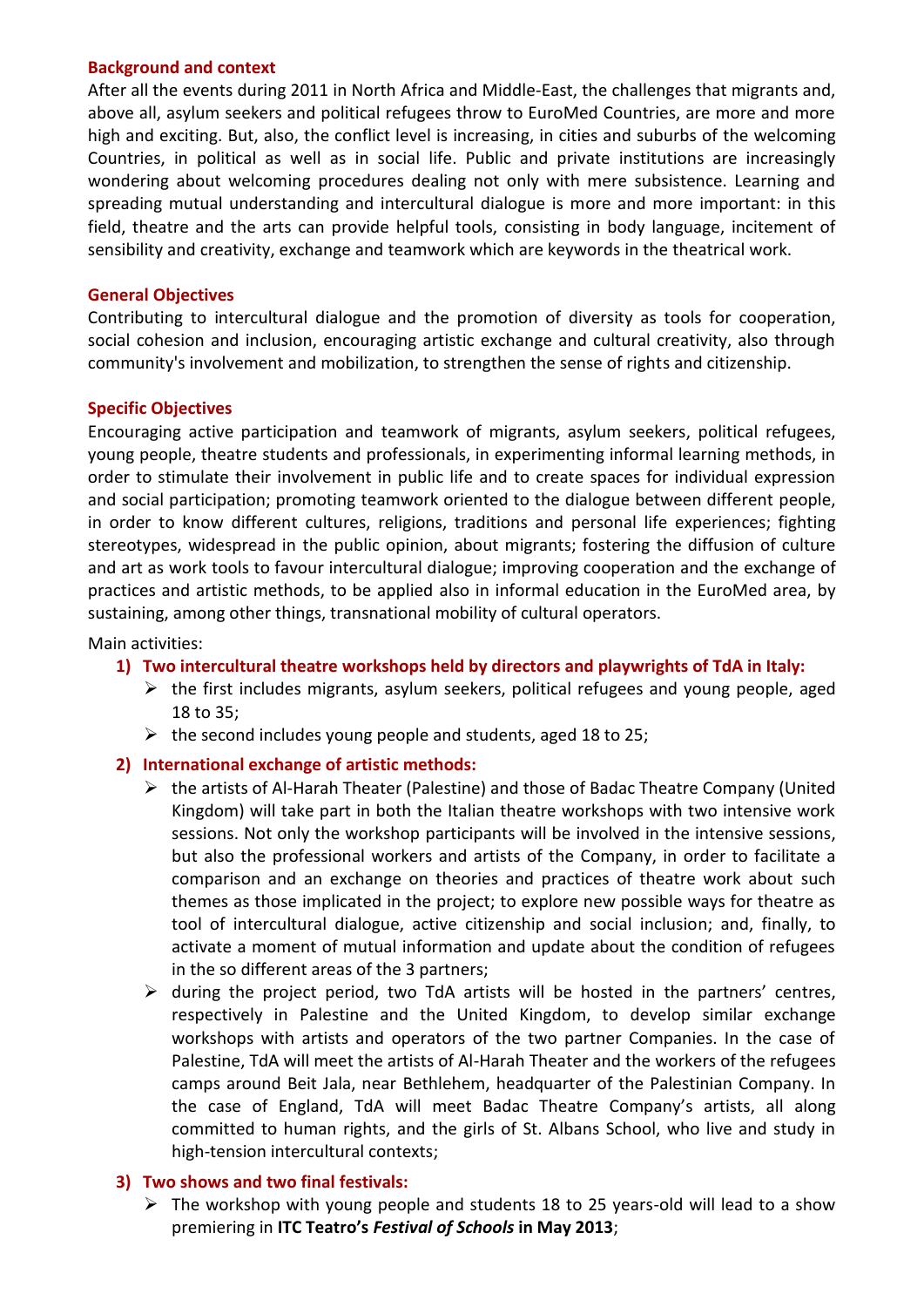$\triangleright$  The workshop with migrants, asylum seekers, political refugees and young people will lead to a show, that will have a preview around June  $20<sup>th</sup>$ , World Refugee Day, and two performances during the **intercultural festival** *The Scene of Meeting* **in July 2013**;

## **4) Documentary and guidelines:**

Project's activities will be shot and edited in a documentary that will be shown on screen at the end of the project. Moreover, guidelines about obtained results and activated processes will be drawn up and spread on line, in order to share data with anyone who deals with similar paths and themes.

## **Added Value in relation with Anna Lindh Foundation's Policy**

As regards Anna Lindh Foundation's **4Ds Strategy**, *Democracy*, *Development*, *Diversity*, *Dialogue*, this project can provide a contribution, both for proposed contents and activities, and for the typology of involved partners and beneficiaries, including public opinion and civil society.

- Intercultural **dialogue** is the base of TdA's work with multicultural groups since 2005. Theatre, in its essence, requires teamwork and dialogue: each participant has to cooperate and give his/her contribution to a common purpose, through body language, choral work, the exchange of personal stories, the attempt of putting him/herself in somebody else's shoes; besides, interculturality is also one of the themes of the final shows;
- **diversity** is a resource in theatre: different cultures and religions, origins and experiences do not absolutely breed conflicts; on the contrary, they are strong values, because they bring with themselves new inspirations and fresh perspectives. Besides, three different professional and human experiences meet together here: Al-Harah's work in Palestinian refugees camps, Badac Theatre's work on human rights and TdA's work with refugees in Italy. In addition, the union of different theatre professionals and various cultural activities and experiences can improve the cross-cultural players' capacity to elaborate their own productions with an intercultural approach;
- When you work with migrants, asylum seekers and political refugees, "**democracy**" is a keyword: for them, in hosting countries, the main issue concerns specifically citizenship and rights respect;
- $\triangleright$  Multicultural groups are of great help for their members, many of whom have just arrived in the hosting country, for example in building new social relationships; moreover, these groups contribute to avoid ghetto policies and encourage human and artistic **development**, because contributions to the artistic work do not come only from one, but from several cultures.

## **Direct and indirect beneficiaries**

The groups and organizations involved in different ways are:

- $\triangleright$  at least 20 among asylum seekers, political refugees, migrants and young (from 18 to 35 years old), forming the first intercultural group;
- $\triangleright$  at least 15 among young people and students (from 18 to 25 years old) forming the second intercultural group;
- $\triangleright$  about 90 students of St. Albans School for girls (15 and 16 years old) taking part to the performance and the local workshop held in the United Kingdom by Badac Theatre, about the issues of human rights, racism and intercultural dialogue;
- $\triangleright$  about 40 among professional artists and theatrical operators of Al-Harah Theater, Badac Theatre Company and Teatro dell'Argine;
- $\triangleright$  the audience of ITC Teatro's Festival of Schools;
- $\triangleright$  the audience of the preview in the World Refugee Day;
- the audience of the Festival *The Scene of Meeting*;
- $\triangleright$  the audience of the documentary screening;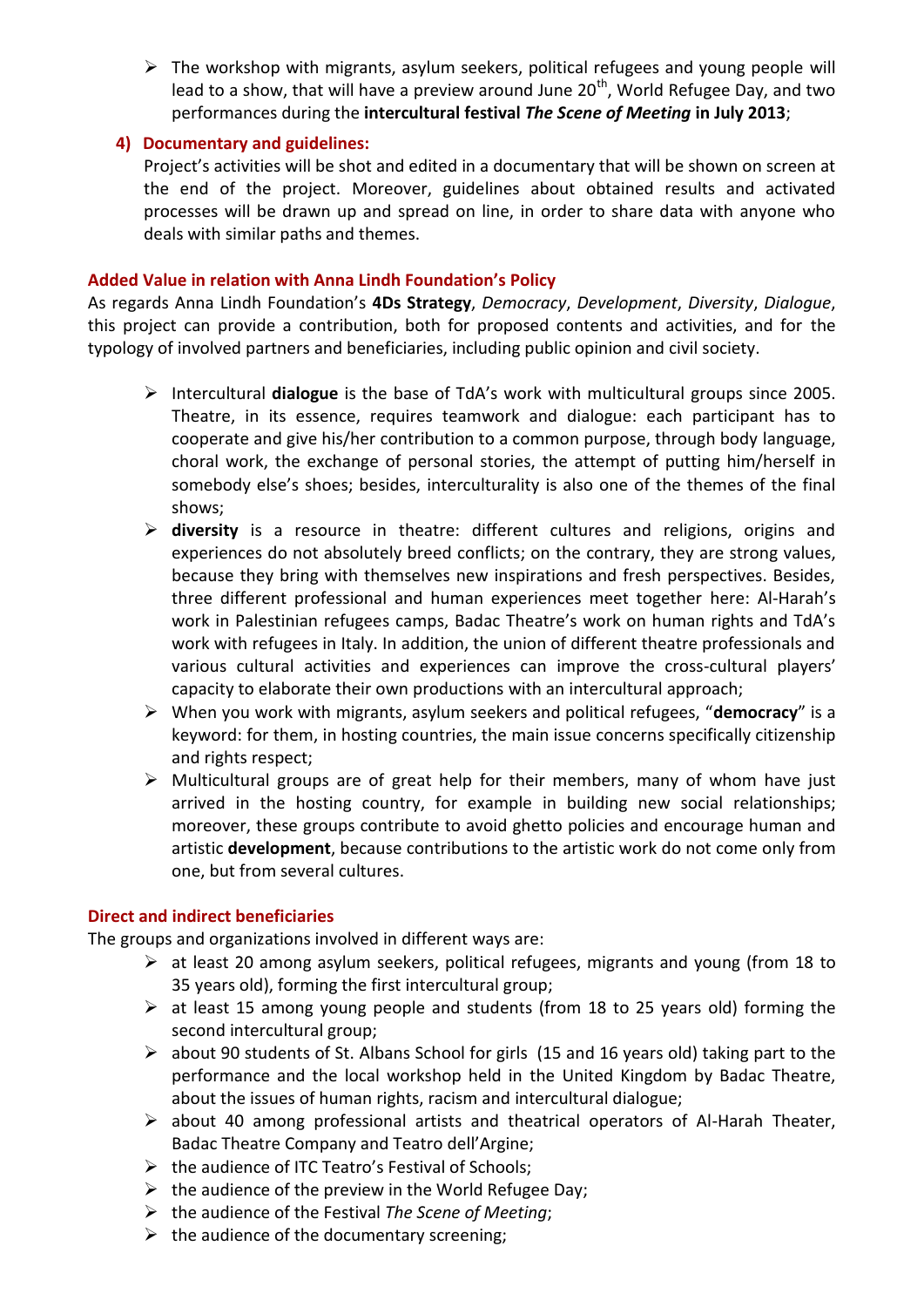- $\triangleright$  the audience of the post drama work and documentary meetings;
- $\triangleright$  families, friends, relatives of the workshop's participants;
- $\triangleright$  organizations of the civil society working with asylum seekers, political refugees and migrants in the three partner cities (London, Beit Jala, and Bologna metropolitan area);
- $\triangleright$  public institutions (the referential municipalities, Bologna Province, Emilia-Romagna Region, Bologna University);
- $\triangleright$  the local schools, especially in Italy;
- $\triangleright$  the Anna Lindh Foundation network;
- $\triangleright$  the local communities of London, Bologna, San Lazzaro di Savena and Beit Jala;
- $\triangleright$  artists, theater professionals, cultural, educational, social and youth workers in the partner cities.

## **Project Origin**

Since 2005, reflexion and theatrical work on and with asylum seekers and political refugees is part and parcel of TdA's project. The Company acts in an area that strongly needs different interventions on behalf of hosting, in general, migrants and, particularly, political refugees. For TdA the reflexion is double: cultural-artistic and social.

On the one hand, the wealth, spurs, creativity and diversity of perspectives, which a multicultural company brings on, if compared to a monocultural one, are incredible: working with people having different cultures, religions, experiences, opinions, entails that each member of the group, professional or non-professional, can learn and experiment new theatrical skills and exercises, dances, music, approaches, methods, emotions and masks.

On the other hand, Emilia-Romagna Region and other social, educational and political institutions, are more and more trying to involve TdA and other organizations which lead development and community projects that could be really useful during reception and integration, providing migrants with more than just food and lodging. So, it's very important for TdA to be constantly updated about the real situation of migrants and refugees in the Euro-Mediterranean area, to better understand the people with whom the Company is working, in order to be ready to what they bring with themselves.

In this direction, Badac Theatre and Al-Harah Theater have introduced themselves as perfect partners for TdA. Both have cooperated several times with our company in different projects: coproduction of shows, European projects, drama workshops, network activities; always mixing social and artistic purposes. As previously mentioned, Badac Theatre has a long experience on using theatre to work on human rights issues, and has produced workshops and shows on domestic violence, mental illness, social exclusion, Holocaust, and on the situation in Palestine: very burning issue for all the EuroMed area. Al-Harah Theater has a long experience on production of shows and workshops for the referential communities: children's activities inside the refugees camps, created to help the community, through theatre, to feel stronger and more peaceful, and seek to reduce the deep sense of social insecurity permeating it.

It's been natural for TdA to seek and develop its own intercultural work with the help of these two partners, both very engaged in the respective fields of action and competence, very different from one other as concerns social context and expected beneficiaries, both aware of the situation of their own countries and very determined to work towards a possible change and to obtain something new from one another.

#### **Working methodology**

The method behind the Italian workshop is based on active involvement of each group member, on professional competence of the three partners and constant exchange among the theatrical practices, and common moments of discussion about main themes.

The choral work will be led through breathing, voice and body exercises; improvisations on themes related to political asylum, migration, racism, stereotypes on "the stranger", working with and